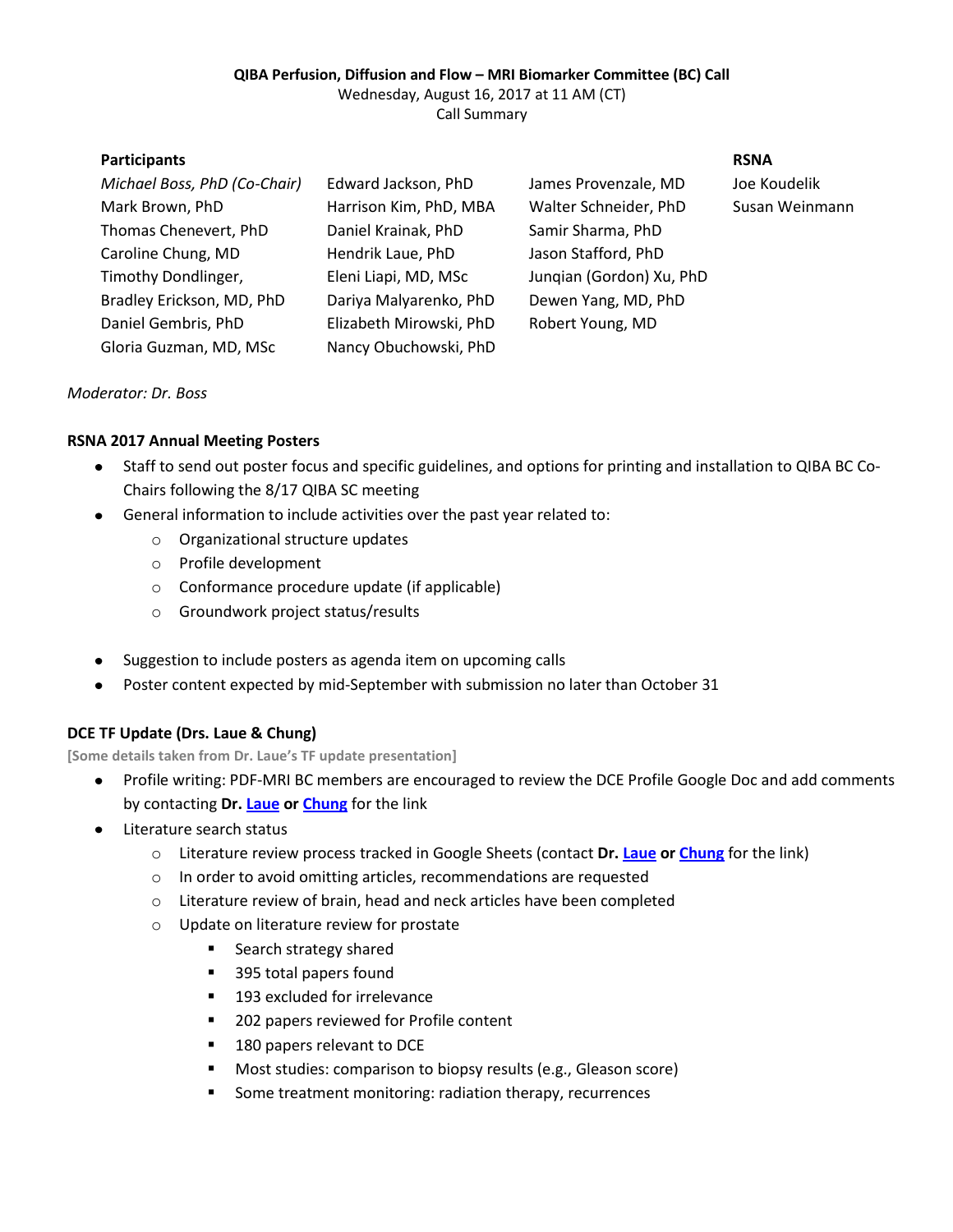- Intent is to include prostate in Profile, but only 2 viable sources for citation in DCE Profile were found:
	- 2 publications with test-retest found:
		- o Kershaw et al, 2009:
			- 13 patients
			- AATH model
			- **Individual AIF**
			- Not tumor
		- o Yang et al, 2009:
			- 16 patients
			- $-eGKM$
			- Comparison for different AIFS
		- o Strong variation of methods:
			- Different MR parameters
			- Different model
	- Motivation of Prostate MRI
		- o Grade malignancy
		- o Therapy follow up (Radiation, …)
		- o Watchful waiting
- **Suggestion made to request input from prostate subject matter experts for articles and** assistance with prostate Claim statement
- While the DCE TF has prostate contacts, more are always welcome
- To address the paucity of test-retest data on brain, a white paper is being written to encourage PIs to submit/publish test-retest data; details of white paper may be included in the DCE Profile
- Dr. Nayak has been able to reach Philips & Toshiba and will be able to resolve issues with his Round-6 Project; update to be provided on a future call

## **"Importance of Test-Retest Studies in Quantitative Imaging" – White Paper on Reproducibility Study Needs**

- This effort, led by Dr. Amita Dave, is motivated by the dearth of papers that are able to support DCE and DWI  $\bullet$ claim statements
- There is paucity in published test-retest data and inconsistency in how the data are collected and presented, especially in some sub-modalities like DCE and DWI
- The white paper is to communicate the need for more published test-retest data, especially patent data, with a  $\bullet$ proper statistical approach to address the literature gaps across organs and sub-modalities
- The goal is to standardize how the data are collected, analyzed and reported to be most useful for Claim  $\bullet$ development across various QIBA Profiles
- Enough similarity exists across modalities regarding data reporting to render this useful for developing Profile Claims
- Document draft is being circulated among authors